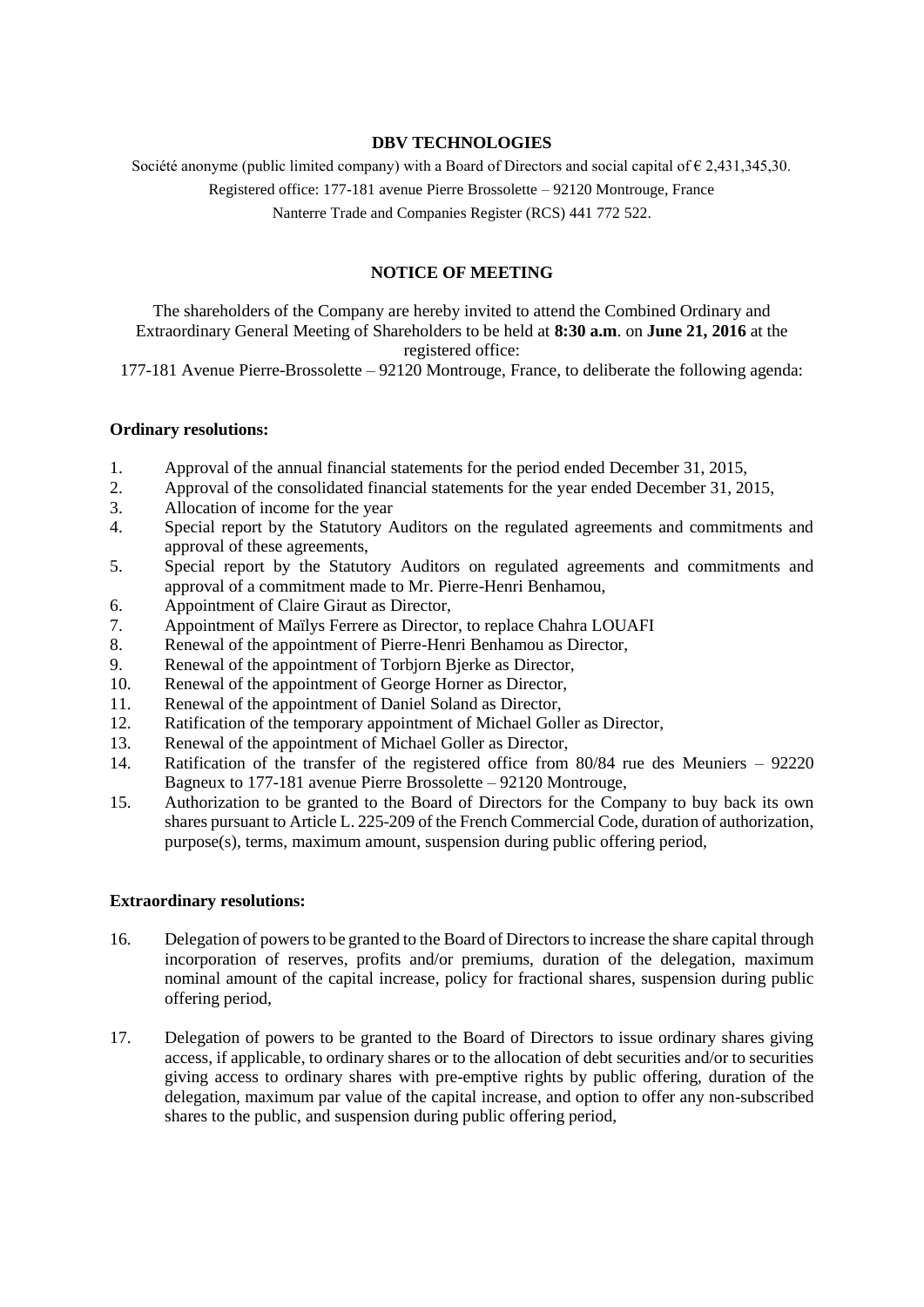- 18. Delegation of powers to be granted to the Board of Directors to issue ordinary shares giving access, if applicable, to ordinary shares or to the allocation of debt securities and/or to securities giving access to ordinary shares to be issued without preferential subscription rights, by public offering and/or in consideration of securities granted as part of a public exchange offer, duration of the delegation, maximum par value of the capital increase, issue price, option to limit the issue to the amount of subscriptions or redistribute non‐subscribed securities, suspension during public offering periods,
- 19. Delegation of powers to be granted to the Board of Directors to issue ordinary shares giving access, if applicable, to ordinary shares or to the allocation of debt securities and/or to securities giving access to ordinary shares to be, without preferential subscription rights , via one of the offers set out in Section II, Article L. 411‐2 of the French Monetary and Financial Code, duration of the delegation , maximum par value of the capital increase, issue price, option to limit the issue to the amount of subscriptions or redistribute non‐subscribed securities,
- 20. Authorization, in the event of issue without pre-emptive rights, to set the issue price according to the terms set by the General Meeting, up to a maximum of 10% of the capital per year, suspension during public offering periods,
- 21. Authorization to increase the total amount of issues in the event of excess demand, suspension during public offering periods,
- 22. Delegation of powers to be granted to the Board of Directors to increase the share capital by issuing ordinary shares and/or securities giving access to capital, up to the limit of 10% of the share capital in consideration for contributions in the form of equity securities and/or securities providing access to the capital, and duration of the delegation, suspension during public offering periods,
- 23. Overall limitation of the authorized amounts provided by the 17th, 18th, 19st and 22th resolutions of this Meeting,
- 24. Delegation of power to be granted to the Board of Directors to increase the share capital by issuing ordinary shares and/or securities giving access to capital without pre-emptive rights for the benefit of members of an Employee Savings Plan pursuant to Articles L. 3332-18 et seq. of the French Labor Code, duration of the delegation, maximum nominal amount of the capital increase, issue price, option to award free shares pursuant to Article L. 3332-21 of the French Labor Code,
- 25. Delegation of powers to be granted to the Board of Directors to issue stock warrants (BSA: bons de souscription d'actions), warrants for subscription and/or acquisition of new and/or existing shares (BSAANE: bons de souscription et/ou d'acquisition d'actions nouvelles et/ou existantes) and/or warrants for subscription and/or acquisition of new and/or existing redeemable shares (BSAAR: bons de souscription et/ou d'acquisition d'actions nouvelles et/ou existantes remboursables) without pre-emptive rights, reserved for a category of persons, maximum par value amount of the capital increase, duration of the delegation, strike price, suspension during public offering periods,
- 26. Powers to complete formalities.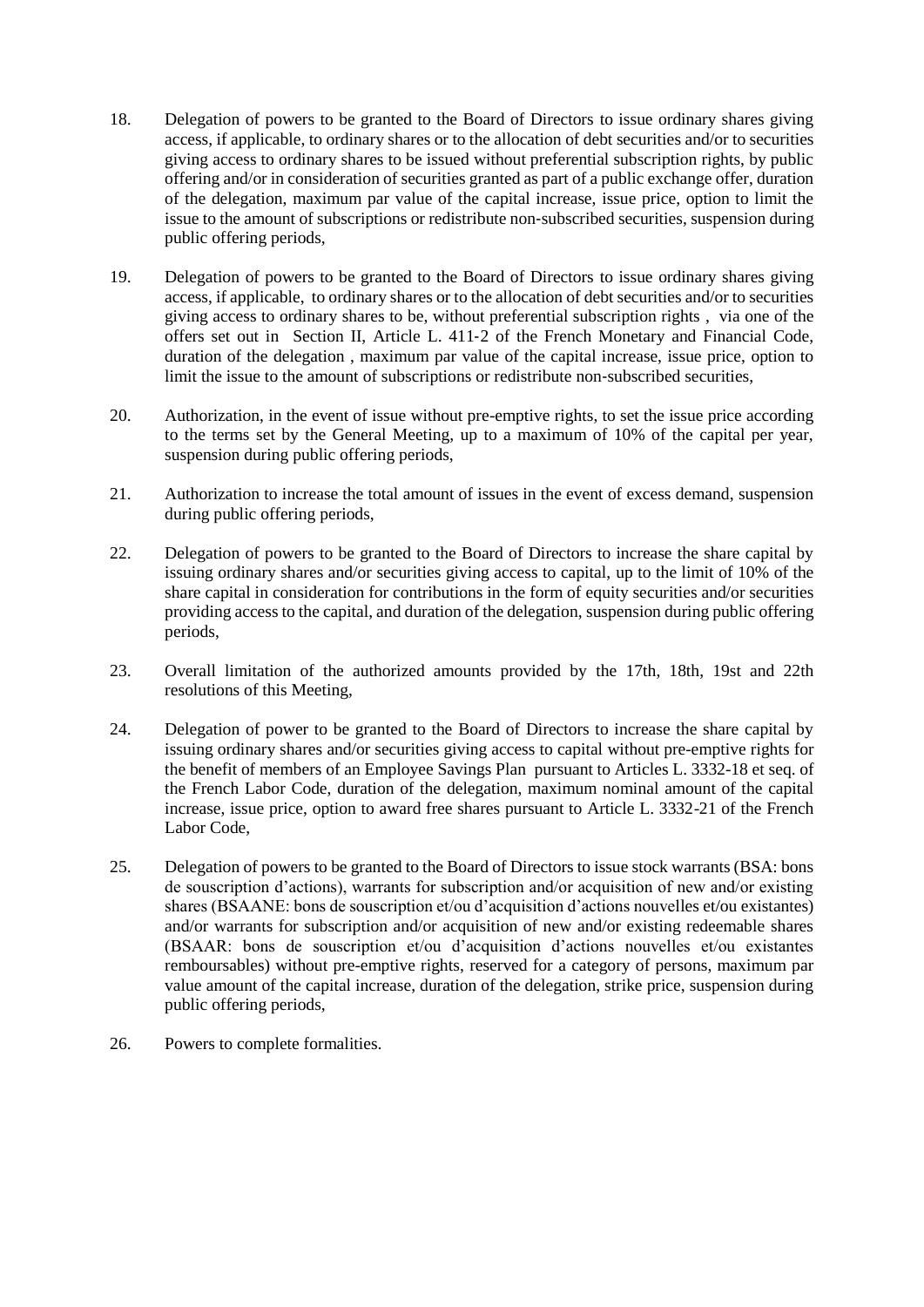#### **\*\*\*\*\***

#### **Terms and Conditions of Participation**

The General Meeting is open to all shareholders independent of the number of shares they own.

To participate in the General Meeting, shareholders must provide proof of a registered account of shares in their name or in the name of an intermediary registered for their account on the second business day preceding the Meeting, in this case at 0:00 midnight of June 17, 2016, Paris time:

— either in the registered share accounts kept by the Company,

— or in the bearer share accounts kept by an authorized intermediary.

The registration of shares in a bearer account is proven by a certificate of ownership issued by the authorized intermediary. To be able to participate in the Meeting, the certificate of ownership must be sent to Société Générale - Service Assemblées – 32, rue du Champ de Tir – CS30812 - 44 308 Nantes Cedex 3 to obtain an admission card, or must be presented on the day of the Meeting by shareholders who have not received an admission card.

Shareholders who cannot attend the Meeting in person may choose one of the following three options: a) Assign a proxy to a person of their choice in accordance with Article L.225-106 of the French Commercial Code;

b) Send a proxy to the Company without naming an individual to act as proxy;

c) Vote by mail.

After the twenty-first day preceding the Meeting, the single form for voting by mail or by proxy is available online on the Company's website [\(www.dbv-technologies.com\)](http://www.dbv-technologies.com/).

Bearer shareholders may ask their financial intermediary in writing to send them said form. Requests must be received no later than six days before the date of the Meeting.

This form must be completed and sent, along with, for bearer shareholders, their certificate of ownership. The postal voting form must be received by Société Générale no later than June 18, 2016. If appointing a proxy, the shareholder may name the proxy by sending the signed form as a digital file electronically, along with a photocopy of the front and back of their identity card and, if applicable, their certificate of ownership, to the following address: [investors@dbv-technologies.com](mailto:investors@dbv-technologies.com) or by fax to  $+33$ (0)1.43.26.10.83. The proxy is rescindable in the same way.

Shareholders who requested that items or draft resolutions be included on the agenda must send to the Company, marked for the attention of Mr. Pierre-Henri Benhamou, a new certificate of ownership for the same accounts, by 0:00 midnight, Paris time, of the second business day preceding the Meeting.

The preparatory documents for the Meeting specified in Article R. 225-73-1 of the French Commercial Code are available online on the Company's website [\(www.dbv-technologies.com\)](http://www.dbv-technologies.com/) for the twenty-one days preceding the Meeting.

Note that the full text of the documents to be presented at the Meeting in accordance with, in particular, Articles L. 225-115 and R. 225-83 of the French Commercial Code are available at the Company's registered office as well as online on the Company's website [\(www.dbv-technologies.com\)](http://www.dbv-technologies.com/).

In accordance with Article R. 225-84 of the French Commercial Code, any shareholder may submit, to the Chairman of the Company's Board of Directors, questions in writing until the fourth business day preceding the date of the General Meeting, in this case until June 15, 2016. Such written questions must be sent either by registered mail including a receipt confirmation form, addressed to the registered office,